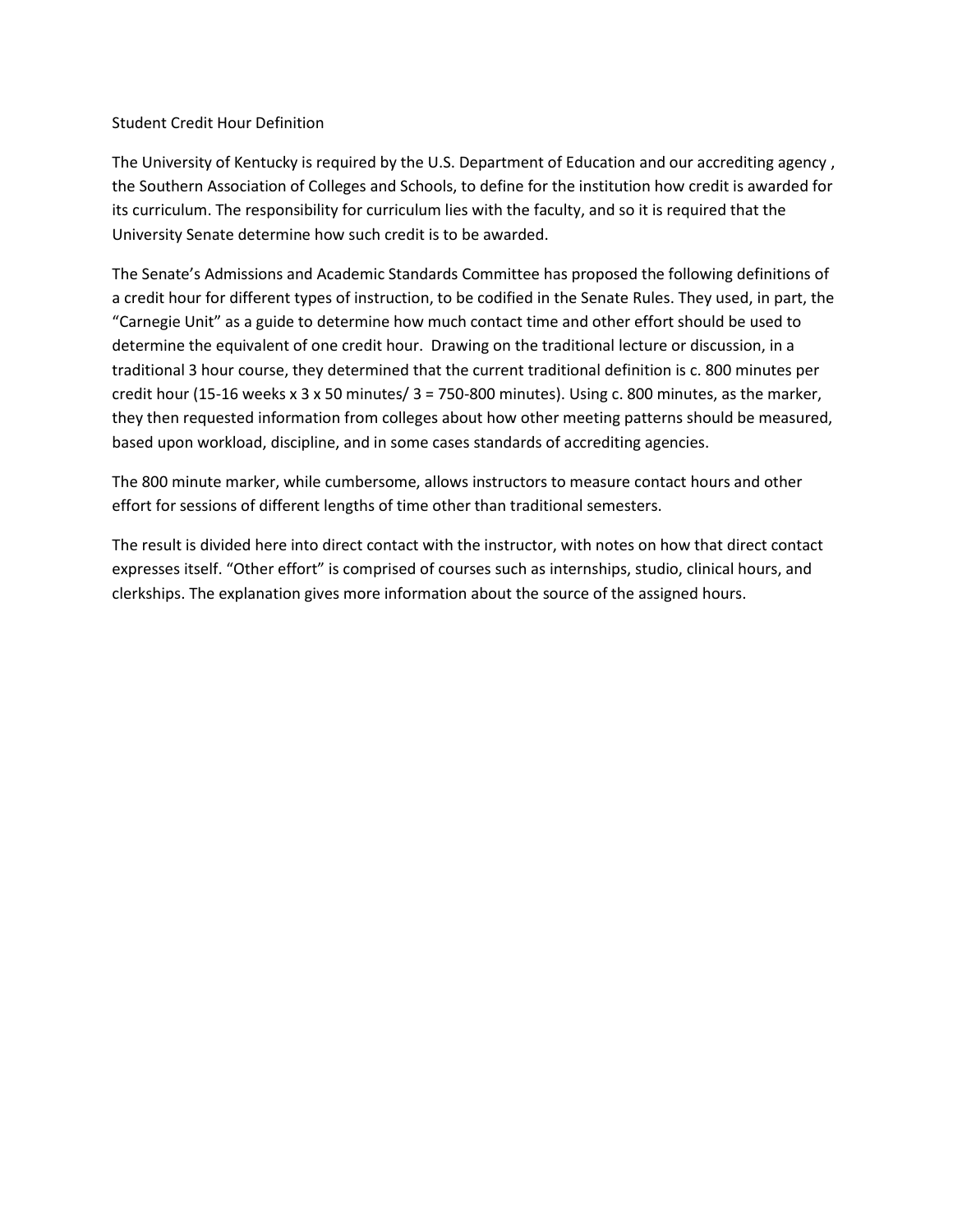| <b>Meeting Pattern</b>             | <b>Description</b>                                                                                                                                                                                                                                                                                   | <b>Number of minutes per</b><br>semester to count for one<br>credit, Direct Contact                                                                                                                     | <b>Number of minutes per</b><br>semster to count for one<br>credit, Other Effort   | <b>Explanation</b>                                                                                                                                                                                                                                                            | <b>Process for standard semester</b>                                                                                                                                                                                                                                                                                                                                                                                                                                                                                           |
|------------------------------------|------------------------------------------------------------------------------------------------------------------------------------------------------------------------------------------------------------------------------------------------------------------------------------------------------|---------------------------------------------------------------------------------------------------------------------------------------------------------------------------------------------------------|------------------------------------------------------------------------------------|-------------------------------------------------------------------------------------------------------------------------------------------------------------------------------------------------------------------------------------------------------------------------------|--------------------------------------------------------------------------------------------------------------------------------------------------------------------------------------------------------------------------------------------------------------------------------------------------------------------------------------------------------------------------------------------------------------------------------------------------------------------------------------------------------------------------------|
| <b>Clerkship</b> (medical)         | An assignment to physician clinical<br>practice for medical students                                                                                                                                                                                                                                 | 1 week clerkship = 1 credit                                                                                                                                                                             |                                                                                    | The accrediting body for medical<br>schools, the Liaison Committee for<br><b>Medical Education (LCME), uses the</b><br><u>metric of a minimum number of weeks</u><br>of instruction for accreditation (130<br>weeks is the minimum), not a certain<br>number of credit hours. |                                                                                                                                                                                                                                                                                                                                                                                                                                                                                                                                |
| Clinical                           | A course activity in which students,<br>under the supervision of a faculty<br>member, are involved with direct<br>treatment or observation of<br>patients/clients.                                                                                                                                   |                                                                                                                                                                                                         | 2400                                                                               | Nursing counts 3 clinical hours as 1<br>"hour".                                                                                                                                                                                                                               | Divide weekly clinical hours by 3 to calculate<br>credit hours                                                                                                                                                                                                                                                                                                                                                                                                                                                                 |
| Colloquium                         | A course activity in which students<br>attend a series of lectures delivered by<br>experts in the field, but arranged by<br>faculty.                                                                                                                                                                 | 800                                                                                                                                                                                                     |                                                                                    | These courses are typically 1<br>"hour"/week, therefore 1 credit.                                                                                                                                                                                                             | Hours of weekly course meetings equal # of<br>credit hours                                                                                                                                                                                                                                                                                                                                                                                                                                                                     |
| Discussion                         | A course activity (generally associated<br>with a lecture course) in which small<br>groups of students, under the direction<br>of a faculty member, are encouraged<br>to interact and study various aspects of<br>the subject through oral and written<br>communications.                            | 800                                                                                                                                                                                                     |                                                                                    | Just the same as lecture, because the<br>faculty member is present.                                                                                                                                                                                                           | Hours of weekly course meetings equal # of<br>credit hours                                                                                                                                                                                                                                                                                                                                                                                                                                                                     |
| <b>Distance</b><br><b>Learning</b> | A course using electronic media<br>which have the same learning<br>objectives of traditional face-to-face<br>course types. The delivery is 50% or<br>more via electronic media when the<br>instructor and student are at<br>different locations. The delivery may<br>be synchronous or asynchronous. | 800 for direct or<br><b>asynchronous</b><br>online/electronic contact,<br>lecture, colloquium, guided<br>independent study and<br>instructor designed<br>projects, discussion, and<br><b>recitation</b> | 800-2400 for clinical, studio,<br>(virtual) laboratory,<br>research, and practicum | <b>E-coursework is comprised of highly</b><br>structured ongoing, monitored<br>activities designed by the instructor.                                                                                                                                                         | To determine a direct contact credit hour,<br>tally student engaged learning time<br>(excluding homework) by adding number of<br>minutes devoted to instruction, online<br>tutorials, discussion, student presentations,<br>and other methods. Divide by 800. Clinical,<br>studio, laboratory research and practicum<br>credits vary by discipline. In scheduling<br>classes, the Registrar should note that<br>distance learning and hybrid courses do not<br>have the always "seat-time" hours of<br>traditional coursework. |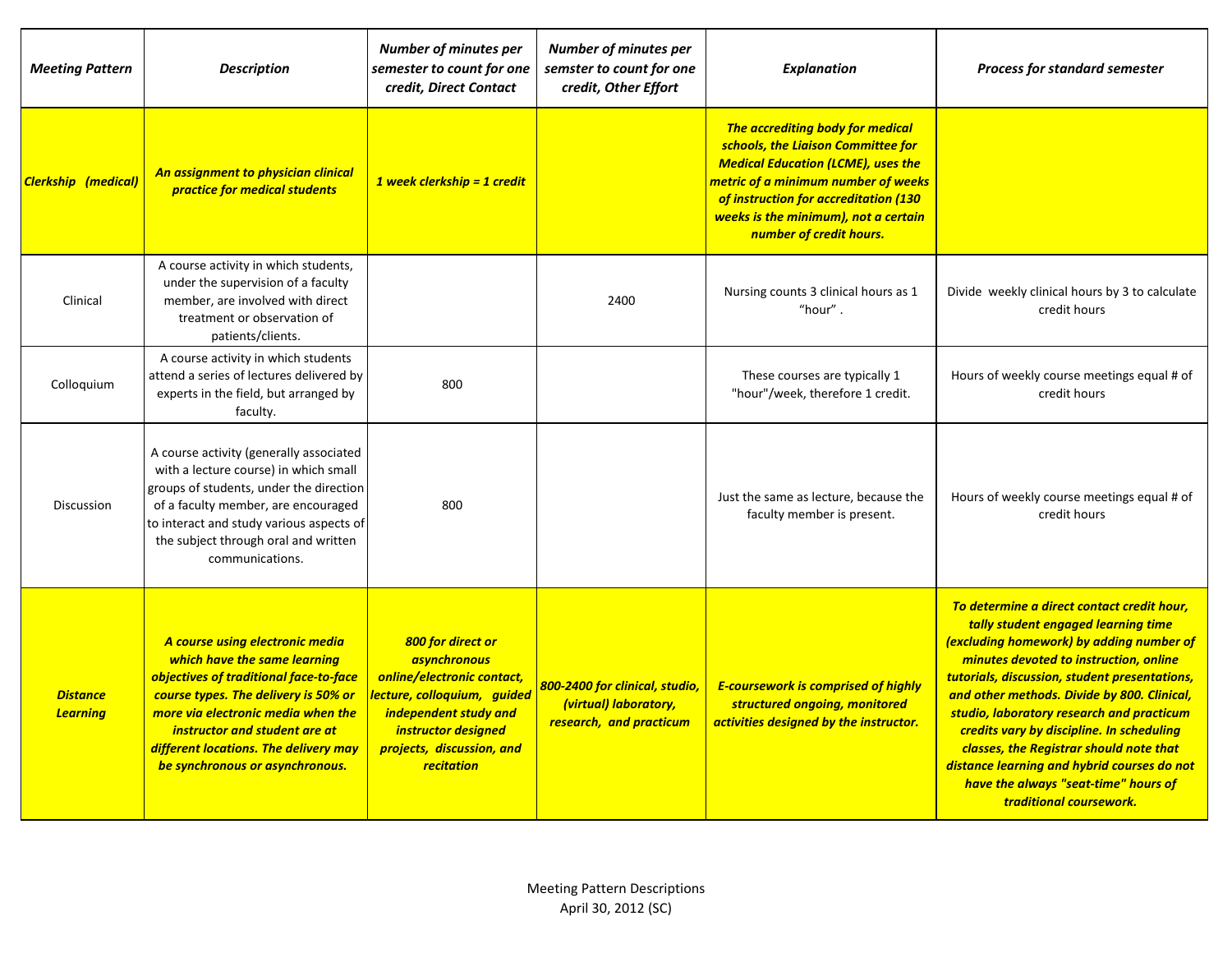| <b>Meeting Pattern</b> | <b>Description</b>                                                                                                                                                                                                                                                          | <b>Number of minutes per</b><br>semester to count for one<br>credit, Direct Contact | <b>Number of minutes per</b><br>semster to count for one<br>credit, Other Effort | <b>Explanation</b>                                                                                                                                                                                 | <b>Process for standard semester</b>                           |
|------------------------|-----------------------------------------------------------------------------------------------------------------------------------------------------------------------------------------------------------------------------------------------------------------------------|-------------------------------------------------------------------------------------|----------------------------------------------------------------------------------|----------------------------------------------------------------------------------------------------------------------------------------------------------------------------------------------------|----------------------------------------------------------------|
| Independent Study      | A course in which students learn<br>independently, meeting periodically<br>with a faculty member to discuss and<br>report progress; provides the<br>opportunity to study material not<br>normally covered or offered in the<br>regular curriculum or course offerings.      | 800                                                                                 | 800                                                                              | Typically 1 contact "hour"/week, 2<br>independent "hours," therefore 3<br>credits.                                                                                                                 |                                                                |
| Laboratory             | A course activity in which students<br>test, analyze, or demonstrate the<br>applications of ideas, theories,<br>techniques, and/or methods.                                                                                                                                 |                                                                                     | 1600 to 2400                                                                     | Per Senate Rules 5.2.1 for<br>undergraduates: 1600 for two<br>"hours"/week; only counting hours<br>scheduled for lab time. Nursing uses<br>2400.                                                   | Divide weekly lab hours by 2 or 3 to calculate<br>credit hours |
| Lecture                | A course activity in which students<br>test, analyze, or demonstrate the<br>applications of ideas, theories,<br>techniques, and/or methods.                                                                                                                                 | 800                                                                                 |                                                                                  | Standard lecture pattern                                                                                                                                                                           | Hours of weekly course meetings equal # of<br>credit hours     |
| (REVISED)<br>Lecture   | A course activity in which an<br>instructor presents information,<br>typically in oral format, for most of<br>the contact period, with limited to<br>moderate interaction with students in<br>the classroom.                                                                | 800                                                                                 |                                                                                  | <b>Standard lecture pattern</b>                                                                                                                                                                    | Hours of weekly course meetings equal # of<br>credit hours     |
| Practicum              | A required course activity designed to<br>help students integrate classroom<br>learning with actual work experience<br>emphasizing the practical applications<br>of theory; includes non-clinical<br>internships/externships and specifically<br>includes student teaching. | 800                                                                                 | 1600                                                                             | The classroom learning is at the 800<br>rate, and outside work such as teaching<br>is 1600. So a course that meets weekly<br>for 1 "hour" and students work for 4<br>"hours" counts for 3 credits. |                                                                |
| Recitation             | A course activity in which students<br>test, analyze, or demonstrate the<br>applications of ideas, theories,<br>techniques, and/or methods.                                                                                                                                 | 800                                                                                 |                                                                                  | Typically 1 "hour"/week, therefore 1<br>credit                                                                                                                                                     |                                                                |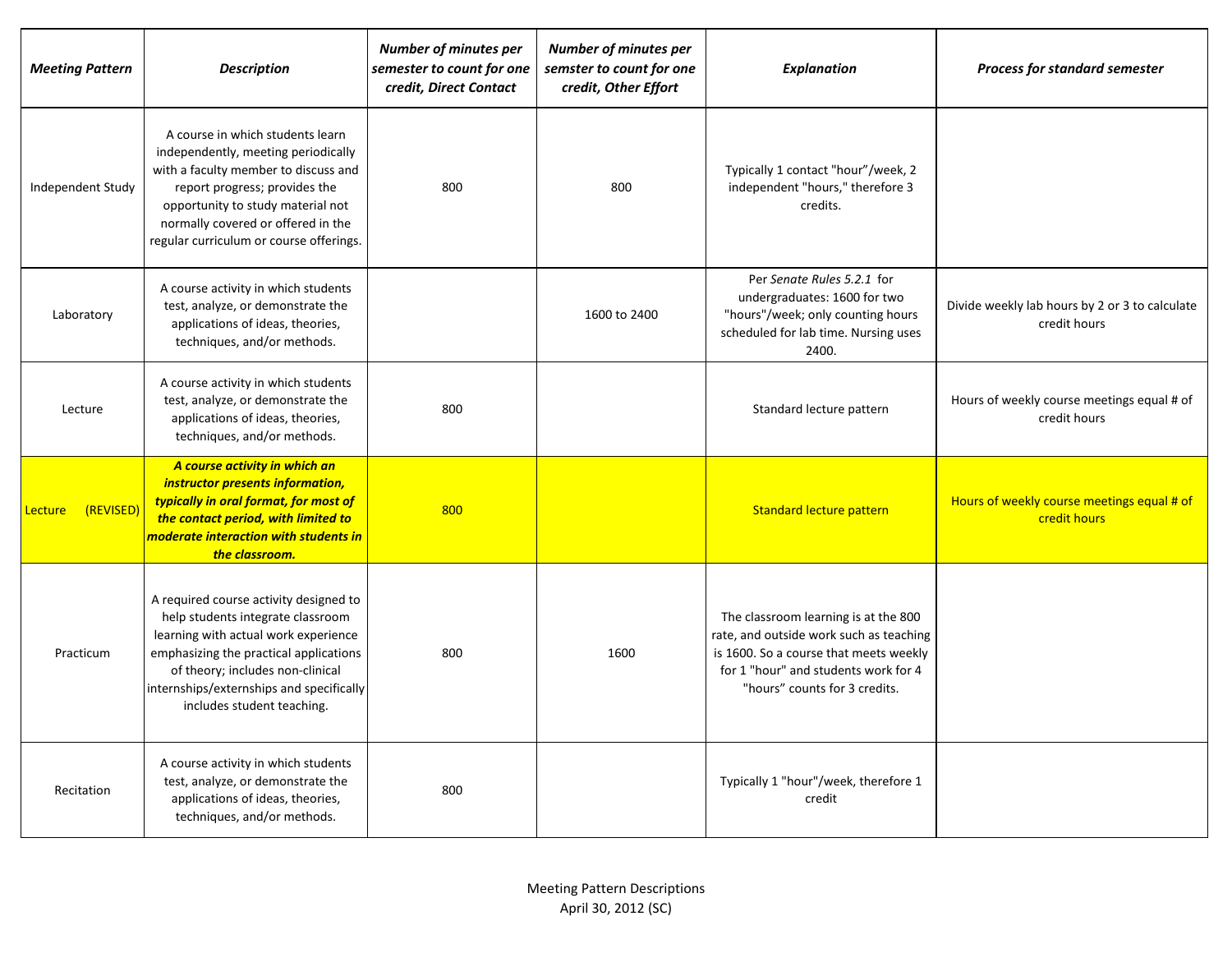| <b>Meeting Pattern</b>     | <b>Description</b>                                                                                                                                                                                                                                                   | <b>Number of minutes per</b><br>semester to count for one<br>credit, Direct Contact | <b>Number of minutes per</b><br>semster to count for one<br>credit, Other Effort | <b>Explanation</b>                                                                                                                                                                                                                          | <b>Process for standard semester</b> |
|----------------------------|----------------------------------------------------------------------------------------------------------------------------------------------------------------------------------------------------------------------------------------------------------------------|-------------------------------------------------------------------------------------|----------------------------------------------------------------------------------|---------------------------------------------------------------------------------------------------------------------------------------------------------------------------------------------------------------------------------------------|--------------------------------------|
| Research                   | A course in which the principal student<br>activity is to conduct independent<br>investigation under the supervision of<br>a faculty member (pre-qualifying only)                                                                                                    | 800                                                                                 | 800                                                                              | Same as independent study. If the<br>student meets for one "hour"/week<br>with the faculty member, the student<br>must add 2 "hours" to get 3 credits                                                                                       |                                      |
| Residency                  | A course offered exclusively to provide<br>residence credit for a graduate or<br>professional degree.                                                                                                                                                                |                                                                                     | 1600                                                                             | The student might meet with advisor or<br>not, but is expected to work at least 4<br>"hours"/week on thesis (for course<br>XX767). The number of credits is<br>stipulated by the course description and<br>is independent of contact hours. |                                      |
| Seminar                    | A course activity (generally offered as<br>an independent course) in which small<br>groups of students, under the direction<br>of a faculty member, engage in the<br>advanced, intensive study of a selected<br>topic(s) through oral and written<br>communications. | 800                                                                                 |                                                                                  | Typically 1 "hour"/week, therefore 1<br>credit                                                                                                                                                                                              |                                      |
| Studio                     | A course normally associated with<br>visual/creative arts activities that<br>require specialized facilities beyond<br>those of a normal classroom/lab and<br>emphasize individual development<br>through expressive media.                                           | 800                                                                                 | 1600                                                                             | There may be no classroom component<br>at all; a student would need to work 6<br>"hours"/week for a 3-credit course.                                                                                                                        |                                      |
| <b>Studio</b><br>(revised) | A course normally associated with<br>visual/creative arts activities that<br>require specialized facilities beyond<br>those of a normal classroom/lab and<br>emphasize individual development<br>through expressive media.                                           | <b>1600</b>                                                                         | 800-1600                                                                         | In most cases, studio courses require<br>at least two hours of contact with the<br>instructor per credit hour, and an<br>additional 1 to 2 hours of in-studio<br>work by the student.                                                       |                                      |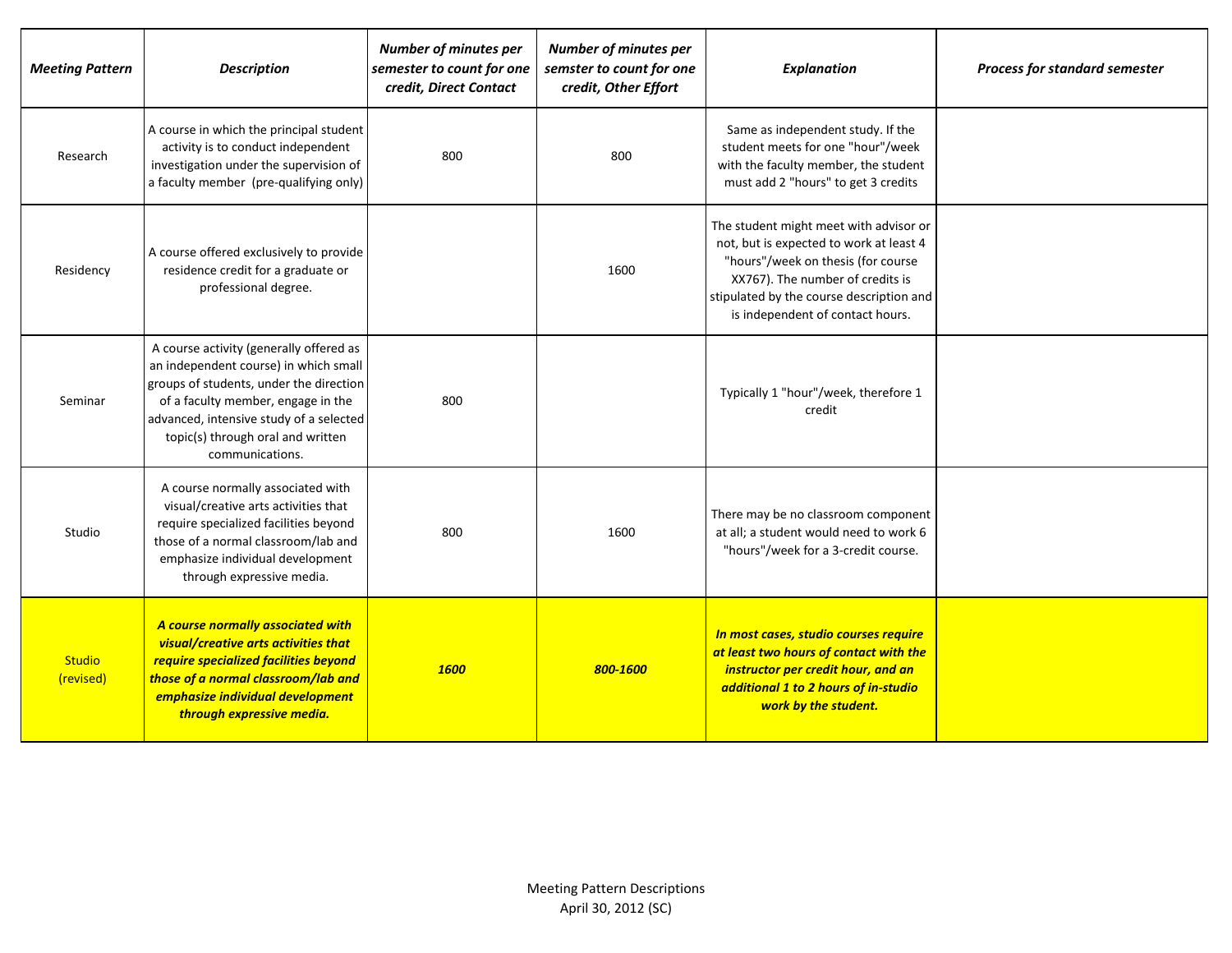## **Brothers, Sheila C**

| From:               | Burkhart, Patricia V                               |
|---------------------|----------------------------------------------------|
| Sent:               | Thursday, April 19, 2012 12:17 PM                  |
| To:                 | Brothers, Sheila C                                 |
| $Cc$ :              | Davis, Joanne; Kirschling, Jane                    |
| Subject:            | FW: Credit Hour Definitions - Please Provide Input |
| <b>Attachments:</b> | Credit hour grid proposal_TO SC_Complete.pdf       |
|                     |                                                    |

**Importance:** High

Sheila,

Discrepancies between Nursing courses and Proposed Grid:

Under practicum, grid notes internship that is not consistent with credit hours of our current nursing internships approved by senate. Nursing internships are hands-on and may or may not include didactic/seminar:

- (1) Undergraduate nursing has 3 enrichment i**nternship** electives approved by UK faculty senate:
	- Undergraduate Nursing Research Internship;
	- Undergraduate Nursing Practice Internship;
	- Undergraduate Nursing Skills Lab Internships.

**Internship = 1 credit hour = 4 contact hours per week;** students engaged in "hands‐on" internship with faculty mentor related to research, practice or teaching experience.

(2) NUR 896 Student Nurse Academic Practicum (SNAP) is a collaborative with UKHC, students earn 3 credit hours (paid by UKHC) and are paid by UKHC for the nursing practicum at UKHC **Practicum = 3 credit hours = 300 contact hours during the 10‐week practicum**

Thank you for the opportunity to review and provide feedback.  $\mathscr{P}_{at}$ 

~~~~~~~~~~~~~~~~~~~~~~~~~~~~~~~~~~~~~~~~~

~~~~~~~~~~~~~~~~~~~~~~~~~~~~~~~~~~~~~~~~~

Patricia V. Burkhart, PhD, RN Associate Dean Undergraduate Studies 202 College of Nursing University of Kentucky Lexington, KY 40536‐0232

Office Phone: (859) 323‐6253 Office FAX: (859) 323‐1357 E‐mail: patricia.burkhart@uky.edu Web Site: www.uknursing.uky.edu

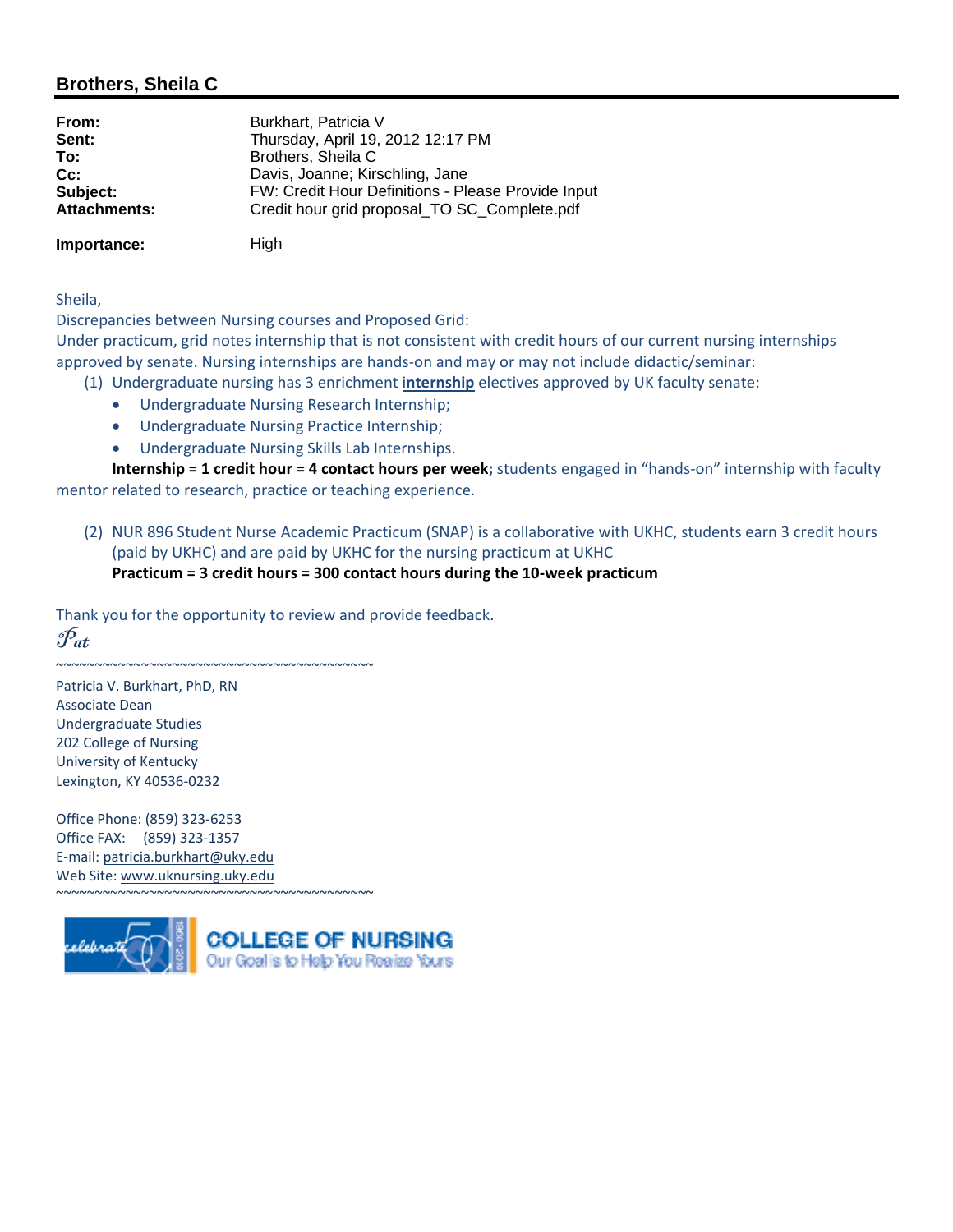

*Southern Association of Colleges and Schools Commission on Colleges 1866 Southern Lane Decatur, Georgia 30033-4097*

## **CREDIT HOURS**

**- Policy -**

As part of its review of an institution seeking initial or continuing accreditation, the Southern Association of Colleges and Schools Commission on Colleges (SACSCOC) conducts reviews of an institution's assignment of credit hours. Academic credit has provided the basis for measuring the amount of engaged learning time expected of a typical student enrolled not only in traditional classroom settings but also laboratories, studios, internships and other experiential learning, and distance and correspondence education. Students, institutions, employers, and others rely on the common currency of academic credit to support a wide range of activities, including the transfer of students from one institution to another. For several decades, the federal government has relied on credits as a measure of student academic engagement as a basis of awarding financial aid.

The purpose of this policy is to provide guidance to institutions and evaluation committees on the Commission's expectations regarding credits and to set forth the federal regulations regarding the award of credit.

**Federal Definition of the Credit Hour.** For purposes of the application of this policy and in accord with federal regulations, a credit hour is an amount of work represented in intended learning outcomes and verified by evidence of student achievement that is an institutionally established equivalency that reasonably approximates

- 1. Not less than one hour of classroom or direct faculty instruction and a minimum of two hours out of class student work each week for approximately fifteen weeks for one semester or trimester hour of credit, or ten to twelve weeks for one quarter hour of credit, or the equivalent amount of work over a different amount of time, or
- 2. At least an equivalent amount of work as required outlined in item 1 above for other academic activities as established by the institution including laboratory work, internships, practica, studio work, and other academic work leading to the award of credit hours.

**Guidelines for Flexibility in Interpretation**. An institution is responsible for determining the credit hours awarded for coursework in its programs in accordance with the definition of a credit hour for Federal program purposes. The definition does provide some flexibility for institutions in determining the appropriate amount of credit hours for student coursework.

- The institution determines the amount of credit for student work.
- A credit hour is expected to be a reasonable approximation of a minimum amount of student work in a Carnegie unit in accordance with commonly accepted practice in higher education.
- The credit hour definition is a minimum standard that does not restrict an institution from setting a higher standard that requires more student work per credit hour.
- The definition does not dictate particular amounts of classroom time versus out-of-class student work.
- In determining the amount of work the institution's learning outcomes will entail, the institution may take into consideration alternative delivery methods, measurements of student work, academic calendars, disciplines, and degree levels.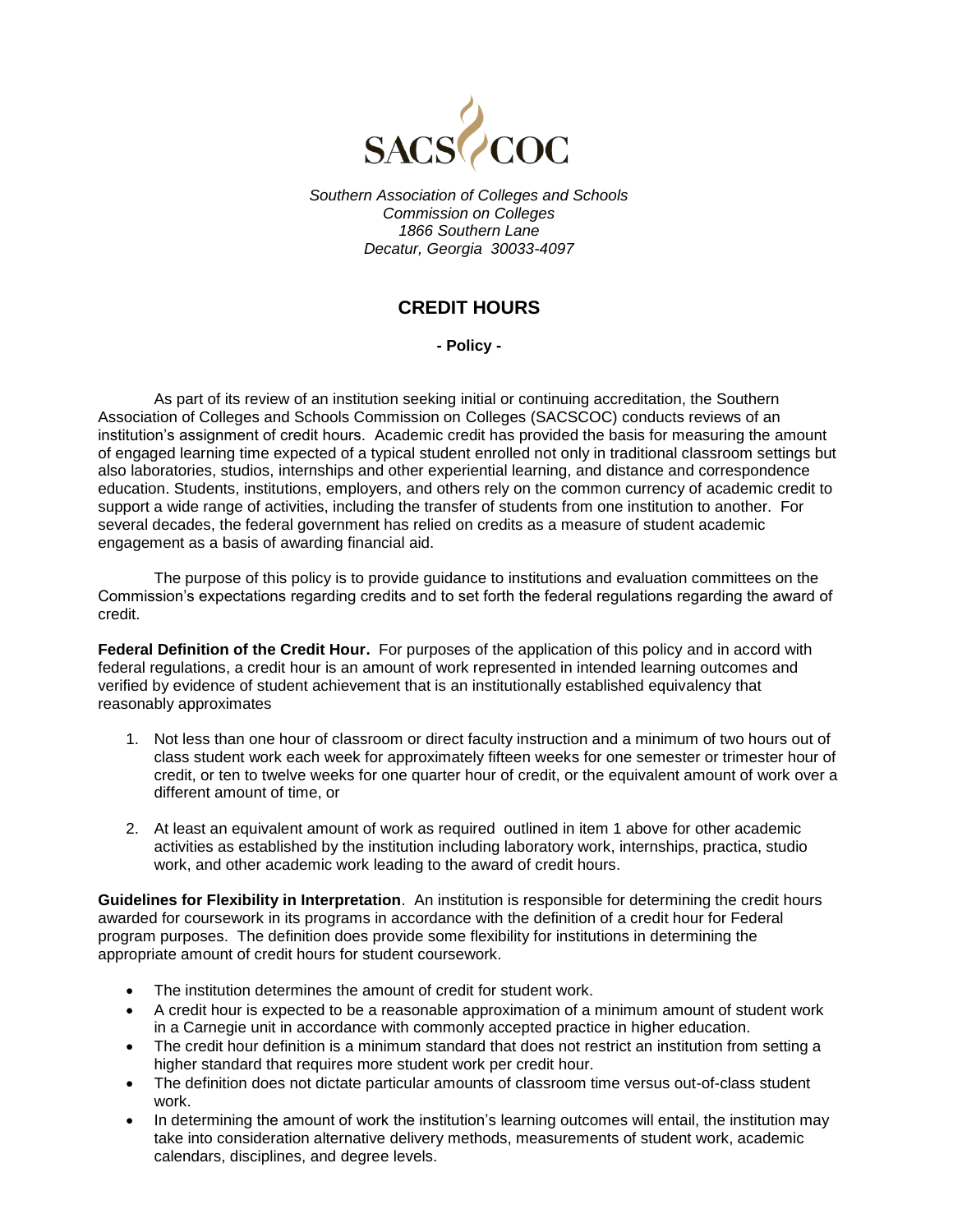- To the extent an institution believes that complying with the Federal definition of a credit hour would not be appropriate for academic and other institutional needs, it may adopt a separate measure for those purposes.
- Credits may be awarded on the basis of documentation of the amount of work a typical student is expected to complete within a specified amount of academically engaged time, or on the basis of documented student learning calibrated to that amount of academically engaged time for a typical student.

The intent of the above flexibility as provided by Federal guidance is to recognize the differences across institutions, fields of study, types of coursework, and delivery methods, while providing a consistent measure of student work for purposes of Federal programs.

**Commission Obligations in the Review of the Credit Hour.** The Commission reviews the institution's (1) policies and procedures for determining credit hours, including clock to credit hour conversions, that the institution awards for coursework, and (2) the application of its policies and procedures to its programs and coursework. Following the evaluation, the Commission's Board of Trustees is obligated to make a reasonable determination regarding the institution's assignment of credit hours and whether it conforms to commonly accepted practice in higher education. In doing so, the Commission may use sampling or other methods in its evaluation. As with the identification of non-compliance with other standards, the Board is obligated to take action in accord with that used in relation to other standards of non-compliance. If the Commission's Board finds systemic non-compliance with this policy or significant non-compliance regarding one or more programs at the institution, the Commission is required to notify the U.S. Secretary of Education.

## **Procedures**

- 1. **Institutions preparing Compliance Certifications in anticipation of reaffirmation of accreditation (accredited institutions) or initial membership (candidate institutions**). The institution will be required to document compliance with Federal Requirement 4.9 (Definition of Credit Hours) and Comprehensive Standard 3.13.1 (Policy Compliance) as relates to credit hours. If the Board imposes a public sanction or takes adverse action in part or in full for continuing noncompliance with FR 4.9 and CS 3.13.1 as applies to the credit hour, the Commission will notify the U.S. Secretary of Education. The institution will be informed of such action.
- 2. **Institutions undergoing substantive change review related to an academic program review in anticipation of continuing accreditation**.

The institution will be required to address Federal Requirement 4.9 (Definition of Credit Hours) as part of its prospectus (program expansion) or application (degree level change). Following review of the prospectus, Commission staff will refer the substantive change case to the Commission's Board of Trustees if there is evidence of non-compliance with FR 4.9. For substantive change cases involving level change, the application will automatically be forwarded to the Commission's Board of Trustees.

As a result of Board review that may include a site visit, if the Board imposes a public sanction or takes adverse action in part or in full for continuing non-compliance with FR 4.9 and CS 3.13.1 as applies to the credit hour, the Commission will notify the U.S. Secretary of Education. The institution will be informed of such action.

3. The Commission is not responsible for reviewing every course and related documentation of learning outcomes; rather, the Commission will review the policies and procedures that the institution uses to assign credit hours, with the application verified by a sampling of the institution's degrees and nondegree programs to include a variety of academic activities, disciplines, and delivery modes. The review process for sampling encompasses a varied sample of the institution's degree and nondegree programs in terms of academic discipline, level, delivery modes, and types of academic activities. In reviewing academic activities other than classroom or direct faculty instruction accompanied by out-of-class work, the Commission will determine whether an institution's processes and procedures result in the establishment of reasonable equivalencies for